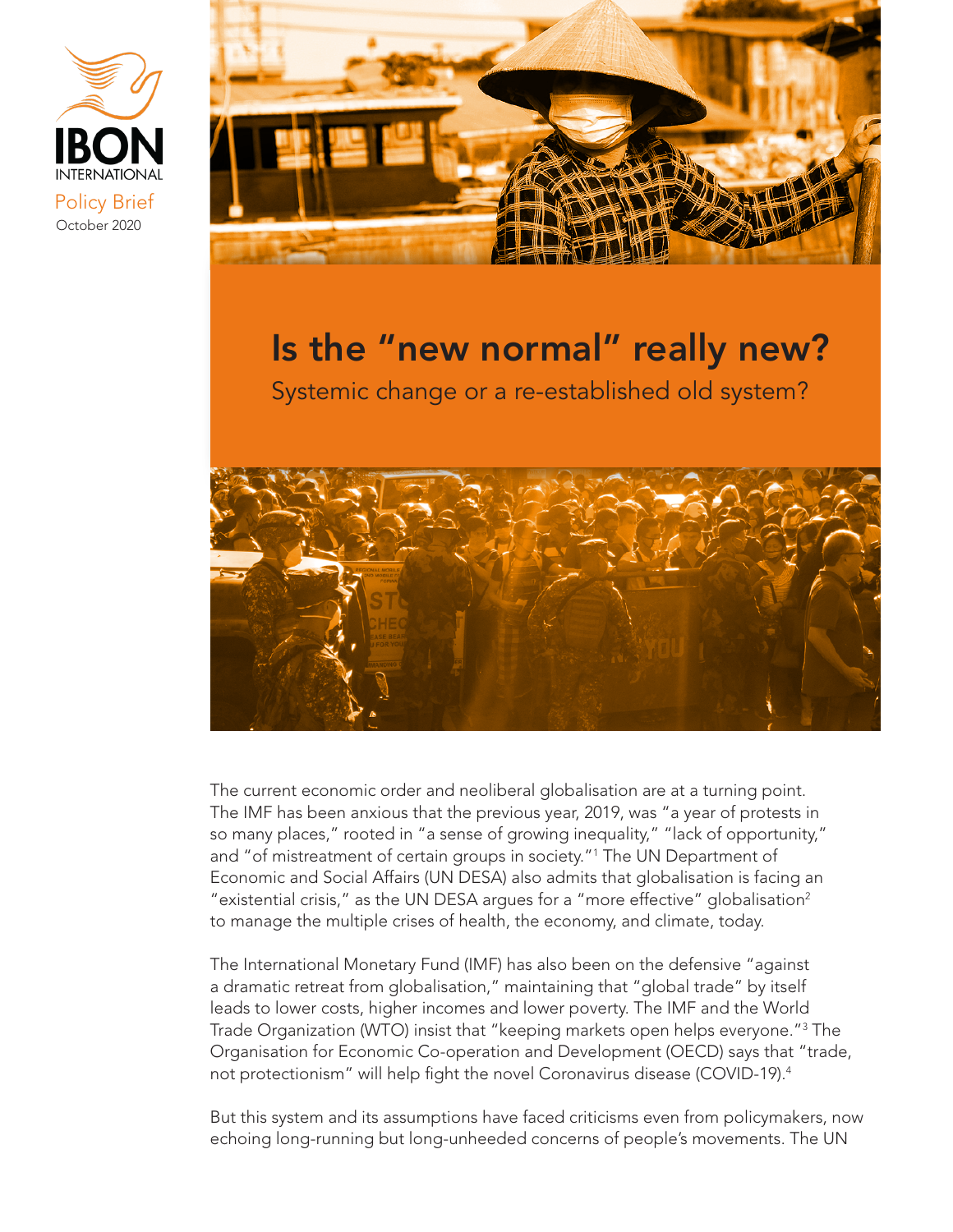Secretary General António Guterres, in mid-July 2020, called out "the lie that free markets can deliver healthcare for all," adding "that [e]conomies that were colonized are at greater risk of getting locked into the production of raw materials and low-tech goods – [which is] a new form of colonialism."5 He also called out the long-running dominance of world powers in Bretton Woods institutions (for instance, US domination in the IMF-World Bank, among others) as evidence of a "refus[al] to contemplate the reforms needed to change power relations in international institutions."

Today's recession and the multiple crises are not all too far removed from the non-recovery after the 2008 crisis, as the recession was already preceded by years of increasingly larger corporate giants and private wealth, slowing world production and investment, debt troubles, and rising unemployment, hunger, and economic and political grievances of the people.6 This should clarify claims that the 2020 recession is "unprecedented," or just an "external shock."

The COVID-19 pandemic and the lockdowns did not cause the crisis, but rather accelerated the problems. Working peoples in the global North and the South have been significantly worse off. This is in stark comparison to the so-called losses of multi-billionaires, many of whom even gained from the crisis. For example, in the course of a stock market decline and "recovery" within March to May 2020, and bailouts, Forbes claims that the world's 25 wealthiest people are even wealthier by USD 255 billion.7 Around USD 66 billion was added to the wealth of the non-US billionaires in the world's 25 wealthiest.<sup>8</sup>

While a quarter of the United States (US) labour force was unemployed, the net worth of US billionaires grew 15% between March 18 and May 19, from

USD 2.9 trillion to USD 3.4 trillion.<sup>9</sup> While Jeff Bezos, CEO of Amazon, was racking up wealth, workers held strikes across different branches against poor working conditions and the health risks,<sup>10</sup> and workers across the global South faced stark unemployment and lack of incomes.

Prior to the current recession, even international institutions such as the UN Conference on Trade and Development (UNCTAD) were questioning neoliberalism while forwarding a policy of more state regulation for the world economy.11 The 2020 crisis further set back trade and investment liberalisation, so-called "open and free markets," with economies locked down, trade restricted, and the stoppages in production centres for months such as in China. The pitfalls of deregulation, including of finance, were revealed as fickle financial investors quickly exited from many Southern countries in fear of pandemic and recession. The privatisation, of hospitals, other health services, of housing and water, was exposed for worsening the impacts of the pandemic to the people in many countries.

These crises also have political implications. Certain governments have used the pandemic as a pretext to suspend civil-political rights, through criminalisation and repression against civil society and even "lockdown violators." The UN Office of the High Commissioner on Human Rights (OHCHR) noted the "highly militarised" measures such as in China, Sri Lanka, and the Philippines.12 Repression amid the pandemic was also documented in the United States, Kenya, Turkey, Palestine, India, El Salvador, among others. As of September 2020, at least 44 countries have measures impeding the right to free expression, 47 countries that are intruding on privacy, and 129 countries that restricted assembly.13 While consolidating states'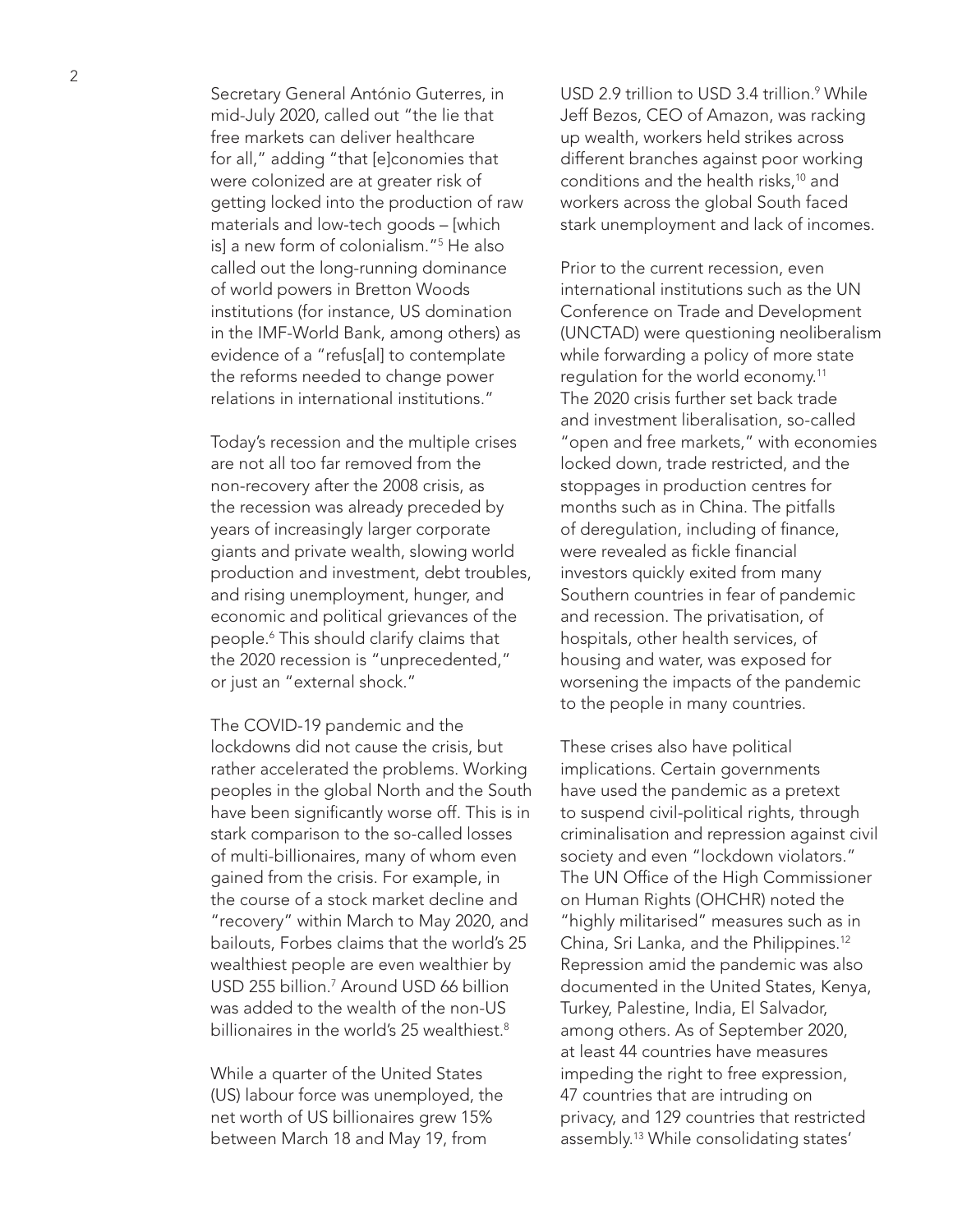rule, these leave people's economic and social grievances unaddressed.

This overall situation has driven international institutions to look into the economic and financial systems and norms that brought us to this critical point, along the way 1) adopting economic measures in the last months to "rescue the economy," and 2) offering proposals, early on, for a post-COVID "new normal."

For working peoples, especially in the global South, crucial questions would be: do these measures address people's needs—from healthcare and other social services, living wages, among others? To what extent do the current "new normal" proposals constitute a break from the old system of economic and policy norms that brought us to these troubled times? To what extent could the aims of "new normal" proposals create conditions for the full scope of people's rights, from the social, economic, and cultural rights, civil-political rights, and even the right to shape development paths?

# WHAT HAVE BEEN RECENT ECONOMIC AND SOCIAL MEASURES AMID THE COVID-19 PANDEMIC?

There have been bailouts, stimulus packages, and debt relief as immediate lifeboats for the world economy in the short-term. International institutions are aware that if the effects of the crisis on the people are ignored, it could lead to problems for the current system amid "deepen[ing] inequality, intensifying public discontent and weakening trust in institutions".14

# Bailouts to jumpstart the old economic engine

Many governments implemented bailouts to encourage business activity. Internationally, stimulus packages were quickly prescribed, all with the intention to keep the system afloat, as for example, there are rich economies in the OECD that "collapsed" by as much as 20 to 30 percent.<sup>15</sup> The biggest economies of the world, in the Group of 20 (G20), released trillions to save the system from a quick collapse, and for a so-called "sustainable recovery" to happen.<sup>16</sup>

In the case of one of the biggest economic centres, the US, the government was quick to bailout major corporations, including weapons producers such as Boeing. The US government, like in 2008, also saved the finance markets of the ultra-wealthy. Supposed wage handouts to unemployed and workers proved to be slow and rife with issues.<sup>1718</sup> Many health workers and "frontline" workers were forced to continue working even without protective equipment. In the European Union (EU), bailouts were steeped with conditionalities, are oriented to bailout corporations, and led to creation of new ways for governments to rack up debts.<sup>19</sup>

# "Debt relief:" To reinforce financial shackles?

Debt relief is another lifeboat for many countries, in the face of a real threat of a debt crisis. Without full cancellations or repudiations, foreign debts especially of Southern countries have been increasing; the portions of government revenues for debt payments have been in the same upward trend.<sup>20</sup> Historically, many Southern countries have been driven to be dependent on agricultural, energy, and minerals exports,<sup>21</sup> as sources of foreign currency to keep paying foreign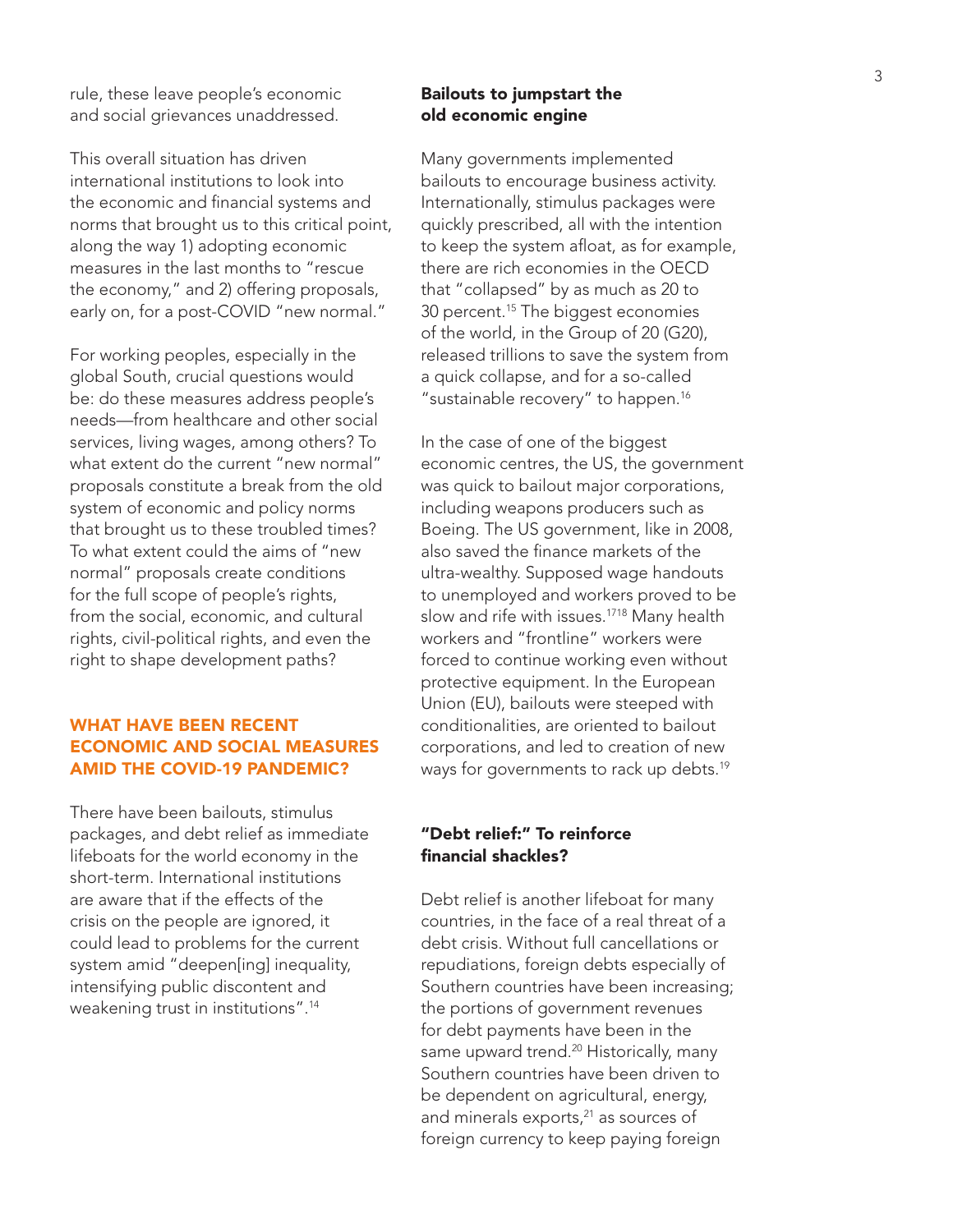debt, and, in the name of "financial integration," have been made reliant on foreign capital in general.

With many economies grinding to a halt, the G20 economies moved to temporarily suspend poor countries' debt payments to them, granted on condition they would avail of *more* debt from the International Monetary Fund (IMF).<sup>22</sup> Many institutions are calling to "restructure" debts or to adjust the terms of payments such as by delaying payment deadlines, wherein creditors can ensure that even though they do not get their money today, at least they could secure getting it tomorrow.

For the creditors and many debtor governments as well, a full-blown debt crisis would mean worse, and could drive peoples' discontent towards governments, and call attention to chronic indebtedness and unequal economic relations among states. For many governments, "restructuring" economies in the global South for "quick recovery" means quickly keeping the money flows back on track.

These continue as multilateral banks such as the IMF-World Bank, the Asian Development Bank (ADB) and continue billions of loans (and some grants) for both governments and businesses as COVID-19 assistance. Such money is for countries to "address" COVID-19 quickly, prevent the threat of paralysed economies for long periods of time (e.g., due to lockdowns), and thus continue to re-open for capital accumulation as soon as possible.

The World Bank is vocal by May 2020 that USD 160 billion<sup>23</sup> in new concessional loans and grants will also be used to "maintain the private sector" and economic recovery. The IMF indicated by April a USD 1 trillion capacity<sup>24</sup> to lend  $-$  of which billions are already billed for more

loans on terms lower than market rates. The IMF sees the stimulus packages are basically for a return of the old economic engine, noting that "this [returning] growth should lead to a greener, smarter, fairer world in the future."25

# WHAT HAVE BEEN CURRENT PROPOSALS FOR A "POST-COVID" NEW NORMAL?

With the growing opposition to neoliberalism and how it worsened the crisis for the people, shapers of development conversations have sprung up to shape future trajectories. World powers and international institutions are impelled to offer a "new normal," a "post-COVID" economy. This became a coordinated effort among international institutions to define global economic reforms.

Current rhetoric pushes for so-called "green recovery," "digitalisation," for social protection spending, as well as to "boost productive investments", all within the sustainable development agenda. Among the major conversations, even before the current recession, is the idea of a "Green New Deal." With the pandemic, there emerged a similar agenda about "building back better," for "a greener, smarter, and fairer" economy as a "new normal."

# 1. How new are the "Green New Deals"?

All the versions of the idea of a "Green New Deal" refer to the original "New Deal." The first Deal launched welfare within capitalism in the US during the Great Depression of the 1930s. The theoretical roots of this program were the ideas of British economist John Maynard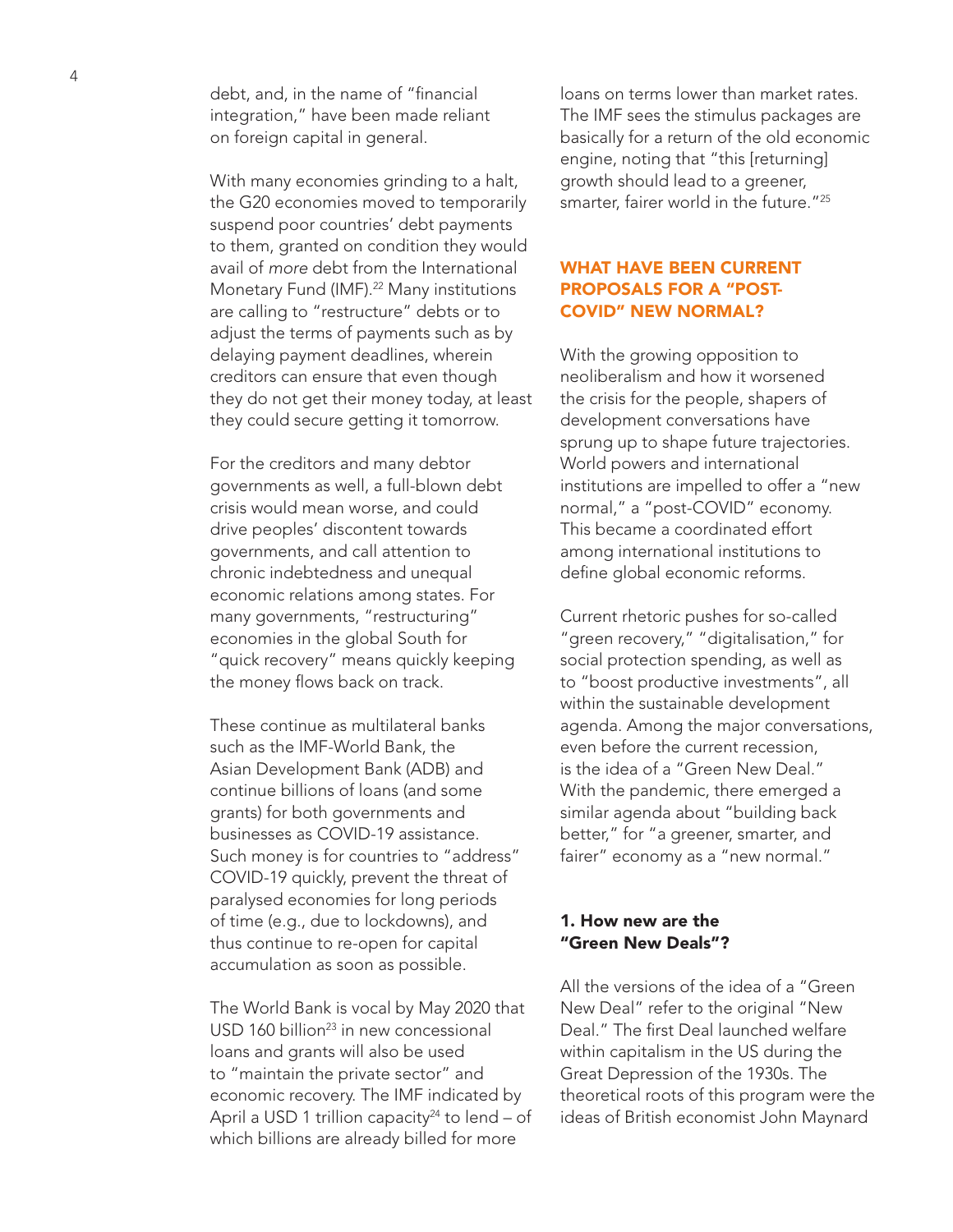### Box 1: Some major articulations of the "Green New Deal"

The origins of the talk of a Green New Deal dates back to 2003, $37$  but only gained its current traction after the 2016 US elections. Here are some of the origins of the major uses of the "Green New Deal" after 2010:

- 2019, US Democrats' "Green New Deal" This gained some level of traction within US electoral politics in 2019 with certain candidates of the Democratic party. It calls to stop fossil fuels entirely, shift to "clean manufacturing," support sustainable smallscale farming and land use, while focusing on high-wage jobs, economic security, and consultative processes for people in the US.
- Mid-2019 onwards, the UNCTAD's "Global green new deal"— Certain divisions of the UNCTAD explicitly oppose neoliberalism and the "predatory rent-seeking" or "crocodile capitalism" they believe has "broken the social contract" of the Bretton Woods system and the pre-neoliberal order. They pin the problem of rising inequality to neoliberalism.

They wish to "rebalance development" globally through full and decent employment and liveable wages; closing socio-economic gaps; participatory politics in economic decision-making; and decarbonising growth. They forward "reform measures to make debt, capital and banks work for development and finance a [green new] deal". Internationally, they forward progressive taxation, a sustainable development fund replenished by unfulfilled aid commitments, rules-based foreign debt restructuring, controlling capital flows, and more capital for public banks.

Late 2019 onwards, the European Union Green Deal — It is a USD 1.1 trillion "climate-focused infrastructure and decarbonisation plan" conceived in late 2019: for the end of new greenhouse emissions gases by 2050; "de-coupling" economic growth from resource use; and that "no person and no place is left behind." There is the "greening" of the capitalist economy. It is eager to renew the idea of a "social contract" between the state elites and the people.

#### *Sources:*

*Recognizing the duty of the Federal Government to create a Green New Deal, H.R. 109, 116th Congress. 2019. https://www.congress.gov/bill/116th-congress/house-resolution/109/text*

*Gallagher, Kevin P. and Richard Kozul-Wright. 2019. "A New Multilateralism for Shared Prosperity: Geneva Principles for a Global Green New Deal." https://unctad.org/en/pages/PublicationWebflyer.aspx?publicationid=2441 European Commission. 2019. "The European Green Deal." https://ec.europa.eu/knowledge4policy/publication/ communication-com2019640-european-green-deal\_en*

Keynes, who espoused that government spending must play a central role.

This system eventually befell a crisis during the late 1970s, which then ushered the transition into what was later known as neoliberal policies. Today, with neoliberalism itself in crisis, there is another call to retreat to a "fair" capitalism —with social protection and considerable state spending, compared to neoliberal state-market relations where the states' main role is to fashion legal norms for foreign investment and their shareholders. The "Green" in the

"Green New Deal" refers to the idea of an energy transition amid the climate crisis.

# 2. A "new normal," a "great reset," and "building back better" for whom?

Other international institutions are also endorsing versions of the "new normal," economic "recovery," and a "post-COVID" economy. The IMF-WB, the ADB, the OECD are all appealing for a fairer, green, smarter, resilient and sustainable economy, and "inclusive and sustainable development." The OECD joins calls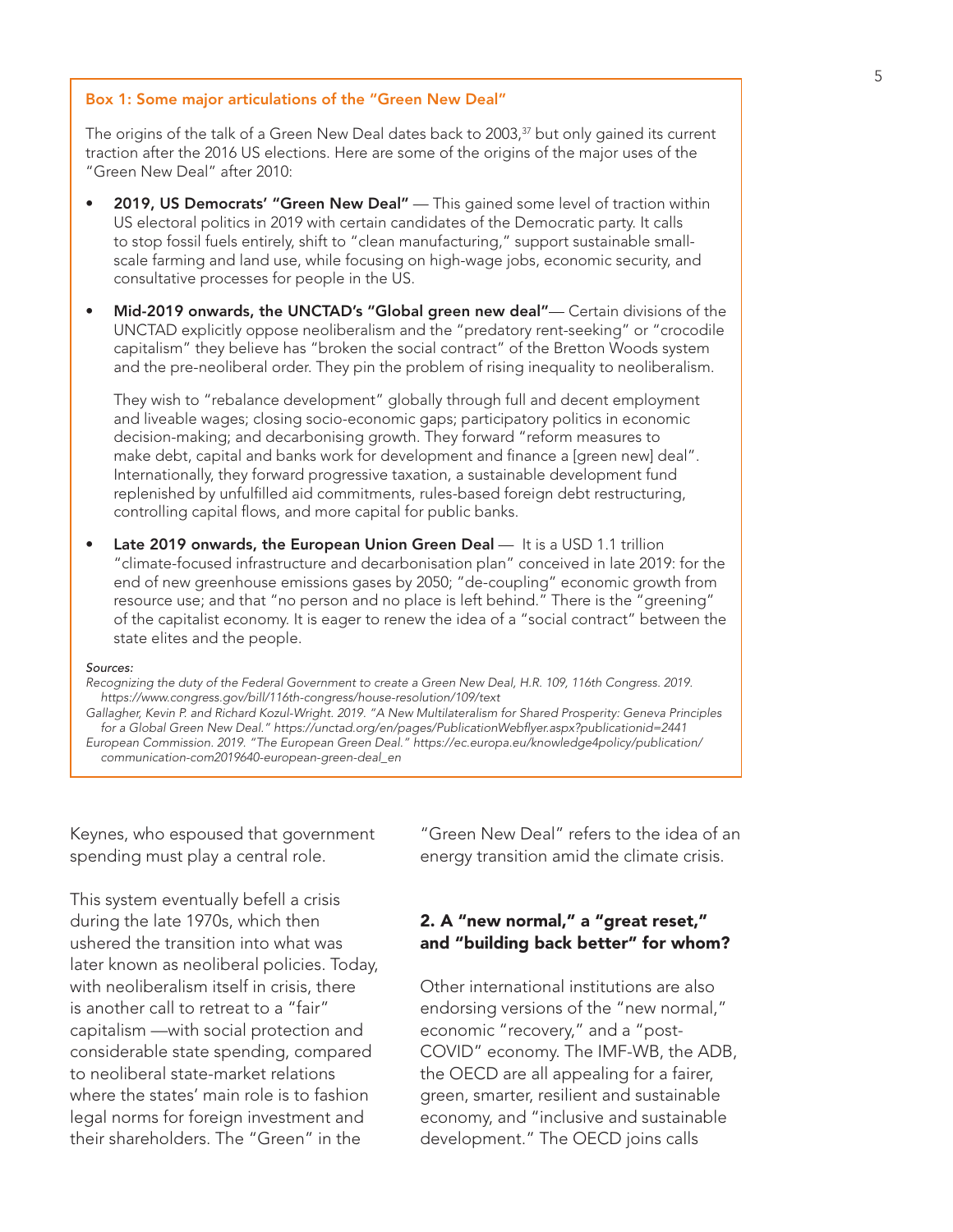### Box 2. The chorus for a "new normal": "Green" transition and "recovery"

- The IMF is aware that "green" infrastructure and energy are business opportunities, and thus they are facilitating these shifts, "including by being clear around the risks to businesses during the transition to a low carbon economy."
- The World Bank appeals to renewable energy and related SDGs, to "place sustainable energy at the heart of economic stimulus and recovery measures."
- For the ADB, green recovery includes investments in digital infrastructure. By investing in "green recovery," the ADB highlights the importance of e-commerce systems that keep production and consumption disruptions to a minimum. For instance, supporting urban agriculture means providing spaces for urban gardens and internet services for agriculture e-commerce.
- The G20 "commit to support an environmentally sustainable and inclusive recovery."
- The OECD is pushing a call to address "long-term emission reduction goals, factor[s] in resilience to climate impacts, slow[s] biodiversity loss and increasing circularity of supply chains [i.e. production chains that reuse, remanufacture waste]." The OECD pushes for government roles in "increas[ing] private finance" for "nature-based" solutions (e.g., storing carbon in soil) criticised by CSOs as falling short of system change. They also encourage "green" business behaviour.

#### *Sources:*

- *Georgieva, Kristalina. 2020. "From Great Lockdown to Great Transformation: IMF Managing Director's Opening Remarks, US Chamber of Commerce." IMF, 9 June. https://www.imf.org/en/News/Articles/2020/06/09/sp060920 from-great-lockdown-to-great-transformation*
- *World Bank. 2020. "COVID-19 Intensifies the Urgency to Expand Sustainable Energy Solutions Worldwide." 28 May. https://www.worldbank.org/en/news/press-release/2020/05/28/covid-19-intensifies-the-urgency-to-expandsustainable-energy-solutions-worldwide*
- *ADB. 2020. "6 Ways to Jumpstart a Green Recovery from COVID-19." 5 June. https://www.adb.org/news/features/6 ways-jumpstart-green-recovery-covid-19*

*G20. 2020. "Communiqué: G20 Finance Ministers and Central Bank Governors Meeting." 15 April. https://g20.org/ en/media/Documents/G20\_FMCBG\_Communiqu%C3%A9\_EN%20(2).pdf*

*OECD. 2020. "Building back better: A sustainable, resilient recovery after COVID-19." 5 June. http://www.oecd.org/ coronavirus/policy-responses/building-back-better-a-sustainable-resilient-recovery-after-covid-19-52b869f5/*

to "build back better" for a "resilient recovery."26 The IMF and the big businessdriven World Economic Forum (WEF) both refer to a "great transformation"<sup>27</sup> or a "Great Reset of capitalism."28 These are articulated within active policy such as the Paris Climate Agreement, and the global development goals. Major international institutions are joining the choir.

# DO CURRENT POLICY PROPOSALS TACKLE STRUCTURAL ISSUES?

The question of the "new normal" faces the possibilities of either starting a process that breaks from the current economic order, or transitioning to a

refurbished face of systems that retain their character against people and planet. This is a process now accelerated amid the pandemic and the recession.

Do current proposals tackle the structures that led us to our crisis today? Would the proposals block prospects for systemic changes by settling with, in the World Economic Forum's words, a "great reset of capitalism"? Do the proposals for a post-pandemic "new normal" mark a shift to a people-centred and sustainable economic system? Do any of them point to development paths shaped and led by workers, farmers, women, Indigenous Peoples, the urban poor, and their organisations in the global South?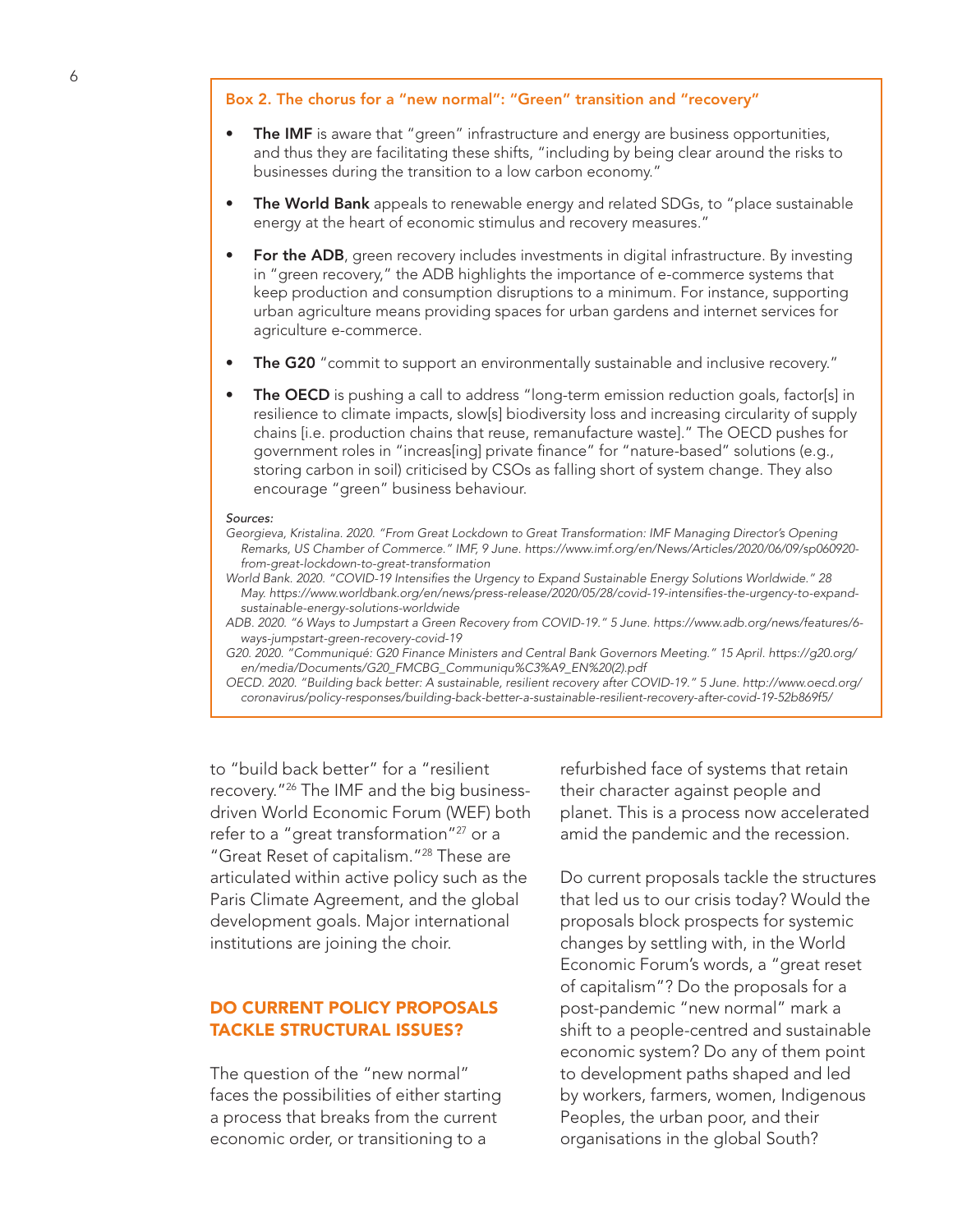## Box 3. The chorus for a "new normal": Stimulus, social protection, "inclusive" capitalism, "sustainable investment"

- After decades of privatisation, the World Bank now highlights "improving" education and health by public spending. It stresses these to reignite growth, by working with "the private sector and get[ting] money directly to people" to create more businesses.
- After decades of neglecting inequality, the IMF now claims that their "research shows that inequality damages societies." Amid growing discontent, the IMF claims they "must support countries' efforts in calibrating their social policies to reduce inequality, protect vulnerable people." This takes the form of temporary targeted cash transfers to increase working peoples' spending amid unrealised profits from unsold commodities.
- The OECD now claims that any stimulus and recovery, including debt-financed spending, must "emphasis[e] other elements that improve well-being, such as income, job quality, housing and health." It also claims that any "green transition" must include progressive taxation to supposedly address workers' concerns. It claims that there is a need for "improving employer-employee relationships" for stronger social cohesion.
- Across the UN system, and even among multilateral banks such as the AIIB, there is the continuing drive to make the private sector, especially institutional investors and big finance, link with "sustainable development." Corporations are expected to continue being major actors in ideas of "building back better." A Citigroup representative once said in a UN Financing for Development meeting that we must "reimagine capitalism."

#### *Sources:*

*World Bank. 2020. "Countries Can Take Steps Now to Rebuild from COVID-19." 2 June. https://www.worldbank.org/ en/news/press-release/2020/06/02/countries-can-take-steps-now-to-speed-recovery-from-covid-19*

*IMF. 2020. "The Path Forward: The Global Economy. Washington Post Live: IMF Managing Director Kristalina Georgieva with David Ignatius, Washington Post Columnist." 3 June. https://www.imf.org/en/News/ Articles/2020/06/03/tr060320-the-path-forward-the-global-economy*

*Georgieva, Kristalina. 2020. "A Global Crisis Like No Other Needs a Global Response Like No Other." IMF Blogs, 20 April. https://blogs.imf.org/2020/04/20/a-global-crisis-like-no-other-needs-a-global-response-like-no-other/ OECD. 2020. "Building back better: A sustainable, resilient recovery after COVID-19." 5 June.* 

# The structural roots of climate crisis

A limit of current proposals is found in how they do not tackle the historical origins of the climate and ecological crisis: in system of corporate giants, such as those responsible for 71 percent of the emissions in the previous decades. $29$ Instead of addressing the systemic roots of the climate emergency, there is a tendency to capitalise on the market for "green" and "sustainable investments" as a business opportunity.

Encouraging "green" business behaviour reaches its limits when faced with the issues of market power, control over resources, and the unsustainable neoliberal production and consumption patterns.30 Claims to circular supply

chains are similarly challenged in a system reliant on extracting resources especially from the global South.

The claims to a "green" transition, as framed by many international finance institutions and advanced industrial states, can serve to cut short the broadening opposition to the climate crisis that increasingly direct the responsibility to transnational corporations.

# Supposed "social protection" and "social cohesion"

Today's claims for bringing back social protection and stronger public services originate from long-running opposition of people's movements and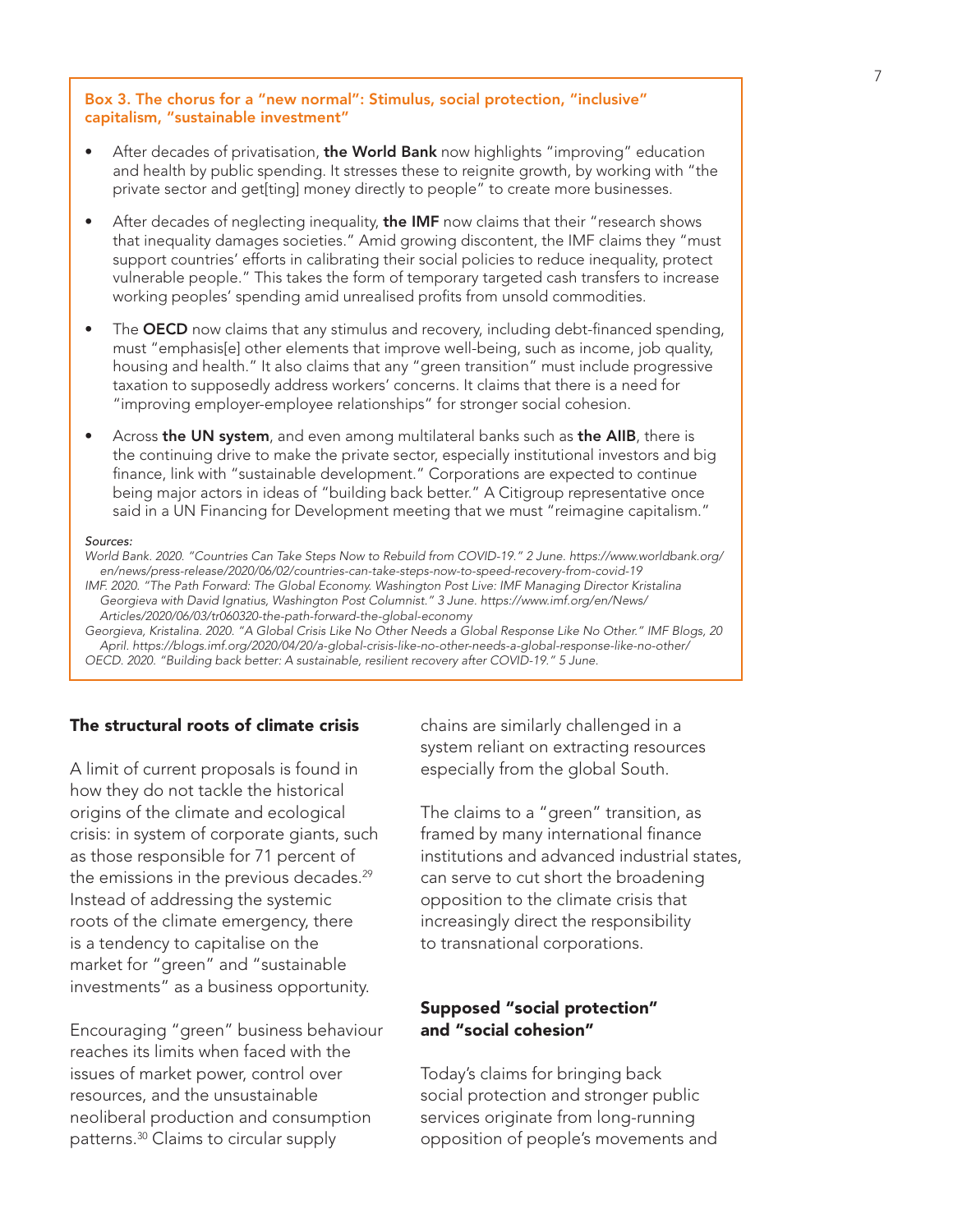## Box 4. The chorus for a "new normal": A bigger push for "digital economies"

- The WTO highlights the growing use of e-commerce and digital technology as the pandemic brings the WTO e-commerce rules to the forefront, rules rejected by CSOs. These trade-related measures are not new but outstanding issues that have long stagnated at the WTO, that are now being promoted in seizing the opportunity of the crisis.
- The IMF claims that "digital transformation is a big winner from this crisis" since there are opportunities of "e-commerce, e-learning, e-transfers, e-payments, and e-governance."
- The ADB encourages both large corporations and micro, small and medium enterprises (MSMEs) to take advantage of digital technology and shift their processes to "help the economy open up," in terms of work arrangements, health services, education, payment systems, and international trade and global supply chains.
- The OECD pushes for an increased use of digital technologies for TNC-driven production chains—which can help the "resilience and reduce the likelihood of disruptions" in production. For them, automation and digitalisation of industrial processes enhance the efficiency of production and reduce emissions. They also call for supporting capital-holders to digitalise.
- The UNDESA speculates that the "online economy" as a "new reality," with a supposed increase in economic activities online will eliminate many existing jobs, while creating new jobs in the digital economy. They claim that public-private partnerships – building partnerships with private technology companies, social entrepreneurs, can represent an effective way for governments to meet "people's needs."

#### *Sources:*

*WTO. 2020. "WTO report looks at role of e-commerce during the COVID-19 pandemic." https://www.wto.org/ english/news\_e/news20\_e/rese\_04may20\_e.htm*

*Georgieva, Kristalina. 2020. "From Great Lockdown to Great Transformation: IMF Managing Director's Opening Remarks, US Chamber of Commerce." IMF, 9 June.* 

*ADB. 2020. "An Updated Assessment of the Economic Impact of COVID-19." https://www.adb.org/publications/ updated-assessment-economic-impact-covid-19*

*OECD. 2020. "Building back better: A sustainable, resilient recovery after COVID-19." 5 June.* 

*UNDESA. 2020. "World Economic Situation and Prospects as of mid-2020." https://www.un.org/development/desa/ dpad/publication/world-economic-situation-and-prospects-as-of-mid-2020/*

civil society to austerity, privatisation, liberalisation and denationalisation.<sup>1</sup>

Civil society must remain vigilant given how international finance institutions and multilateral development banks are now working double time in their lip service to social protection and inclusion concerns long unaddressed by these same institutions which have imposed policy norms that drove race-to-thebottom wages especially for working women, eroded spending for healthcare, education and other social services, and eradicated previously hard-won rights.

The history of the original New Deal itself shows that government spending for social services can exist alongside capital concentration—requiring any boost in social protection to be accompanied by more shifts that tug at the system's roots.

Claims to distribute the "benefits of growth" without addressing the social, economic and political relations underpinning such inequalities would be insufficient. Among the systemic barriers that must be addressed are the power of corporate giants and finance capital; the roles of multilateral organisations and banks in shaping international norms that favour big private sector; and

<sup>1</sup> Denationalisation refers to the process where a previously nationally state-owned company, service, or property is sold to a private business.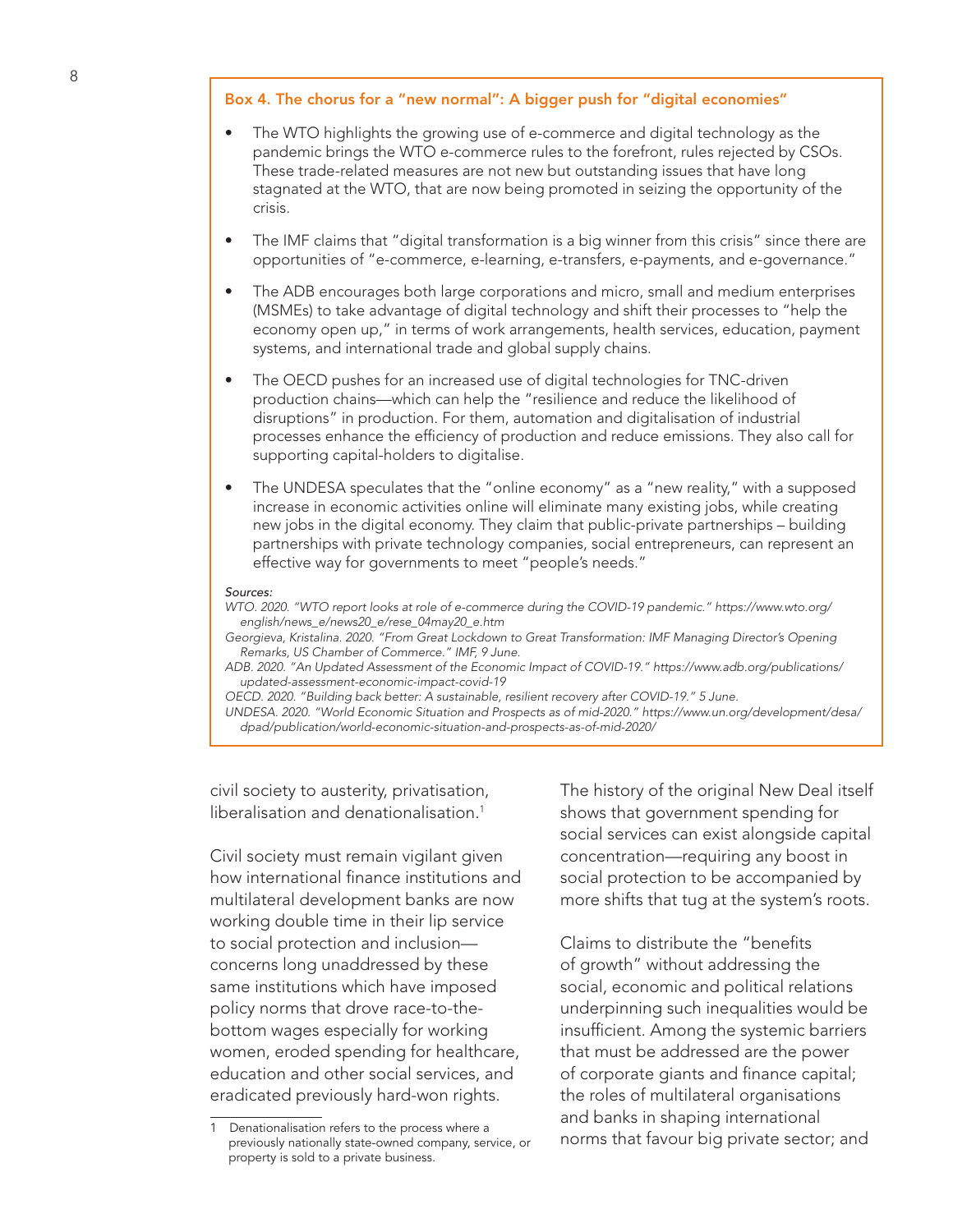the lack of power of peoples and their organisations in the global South to shape the development paths of their countries.

The most influential actors in international development conversations now realise that the dire state of social services have threatened profit-driven growth, as business operations will be interrupted if large sections of the working people cannot go to work for health reasons.

States' and multilateral institutions' rhetoric also risk fashioning mere acceptance of the problems created by the neoliberal order: via the question of how to bring back "trust" of governments and corporations. The OECD, for instance, is appealing to the idea of a "good relationship" between capital and labour, in the name of "social cohesion"—neglecting previous findings that the growth of incomes for capital meant lowered wages and dismal conditions for labour.<sup>31</sup>

# Technology, TNC-captured trade, deepening exploitation

The calls for "digitalisation" for the new normal must also be scrutinised, including the big business-driven faith in the "Fourth Industrial Revolution" of information technology.<sup>32</sup> These claims for a post-COVID world economy offer the introduction of technology as solutions, while leaving unaddressed the issues of *private and corporate control* that are behind monopoly of technologies, and their use to labour exploitation in value chains.

Information technology, and their use in work processes, is already applied to facilitate labour exploitation, irregular and informal work arrangements, and the lower wages in the global South (e.g., business process outsourcing,

organising global production chains of starvation wage-labour through networked computers, irregular work in the "gig economy"). Big business-driven automation increases profit margins without the need to pay more wages.

The drive for an even more hightechnology economy, as applied to financial technology, e-commerce, and even agriculture production chains, functions to boost the neoliberal trade regime and "open markets" amid the effects of lockdowns and the recession. For instance, more small and medium enterprises (SMEs) can be integrated and in turn dominated by corporate giants.

The current digitalisation discourse does not tackle the reality of the market power of corporate giants in the research and development, design, manufacture, and deployment of technologies for economic purposes. A renewed agenda of shifting to digital technology that neglects the need for bigger sociopolitical and economic shifts would be, in essence, a continuation of businessas-usual though more "high tech."

The claims to support "productivity" attempt to frame the question between either a so-called "productive" development path against the neoliberal "financialised" economies that saw large growth of speculation, and "unproductive" fictitious capital despite the common foundation of wealth and capital accumulation that characterise both systems.

There is a need to address the private capture and power over technologies, and their use to facilitate big business activities. In the global South, there remains the need to affirm strategic industrial policy and rural development as conditions for addressing the divide in basic access to technology. These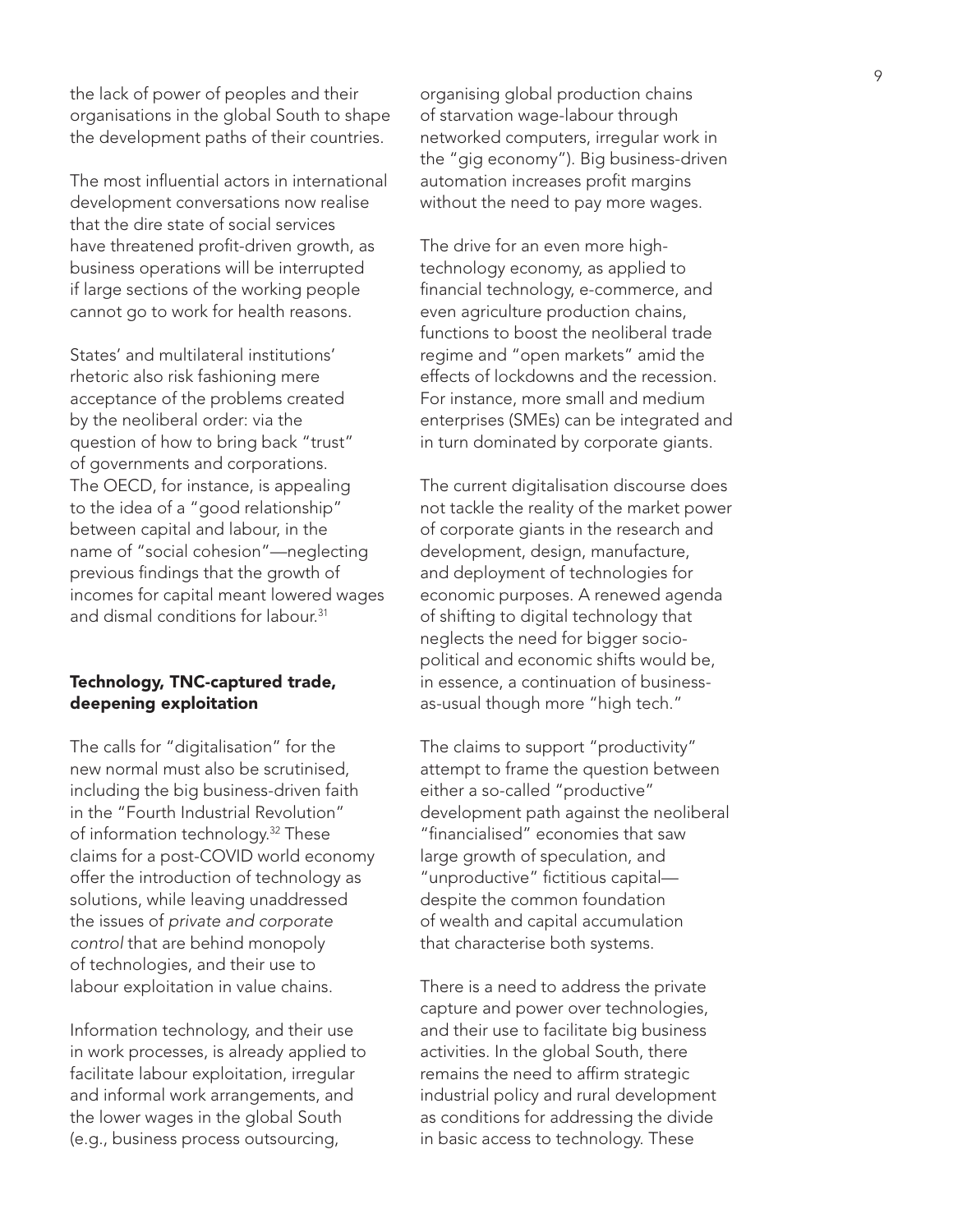would be necessary conditions in any future digital shift. In terms of implications in governance, digitalisation as led by corporate giants in technology also faces issues regarding surveillance, basic privacy concerns, and even support of repressive regimes—which also block the people's right to shape development.

# The insistence of neoliberal trade, and big business

Neoliberal globalisation remains an important idea for major shapers of development and trade conversations. "Free" trade and investment, central to these conversations, were shaken prior to the pandemic with the US-China "trade war" of mutual tariffs that already scaled protectionist measures.

Now, the WTO drums up support for tariff reductions and facilitating more liberalisation in e-commerce, medical and food products, as it is worried that the pandemic is stoking "protectionist policies" amid border and economic lockdowns and stoppages of corporate production networks.33

Within the emerging visions for the "new normal" from major international institutions, big business would still play central roles. The IMF Managing director, in a June 2020 conference of the US Chamber of Commerce, talked of their unity "for the simple concept that private sector-led growth improves opportunities for people everywhere."34

# WHAT COULD THE PEOPLE FORWARD IN AIMING FOR SYSTEM CHANGE?

The systemic drivers that brought the world to the current crisis and the worsening poverty and inequalities

that peoples face must be addressed at their roots. Achieving this means moving beyond the two "poles" of neoliberalism or state-interventionism within the system of corporate giants and capital-holders. What is required is not just a "recovery" or "reset", but system change. This could only be premised on people's sovereignty in countries as well as in international arenas.

The challenge for international institutions, including the UN system, is to realise the rhetoric on social and economic rights, such as that of expanding systems for the universal provision of quality public services, debt cancellations, and addressing the disparities across countries. Reforms in international governance, as well as international economic policy, are crucial building blocks for a more comprehensive systemic change.

Civil society organisations are also asserting that essential international reforms must be implemented for a "decolonial, feminist, and just transition,"35 in which multilateral governance must be reformed towards more spaces for developing countries.

# Urgent short-term proposals: Building blocks for a new system

In the short-term, global action must directly address the rights, needs and welfare of Southern peoples amid the COVID-19 pandemic.<sup>36</sup> People's organisations and civil society could forward these policy proposals and demands that serve as urgent building blocks for longer-term, systemic shifts towards a people's "better normal" where people's rights and sovereignty are primary, and the current domination of big business and elite-led states are reversed.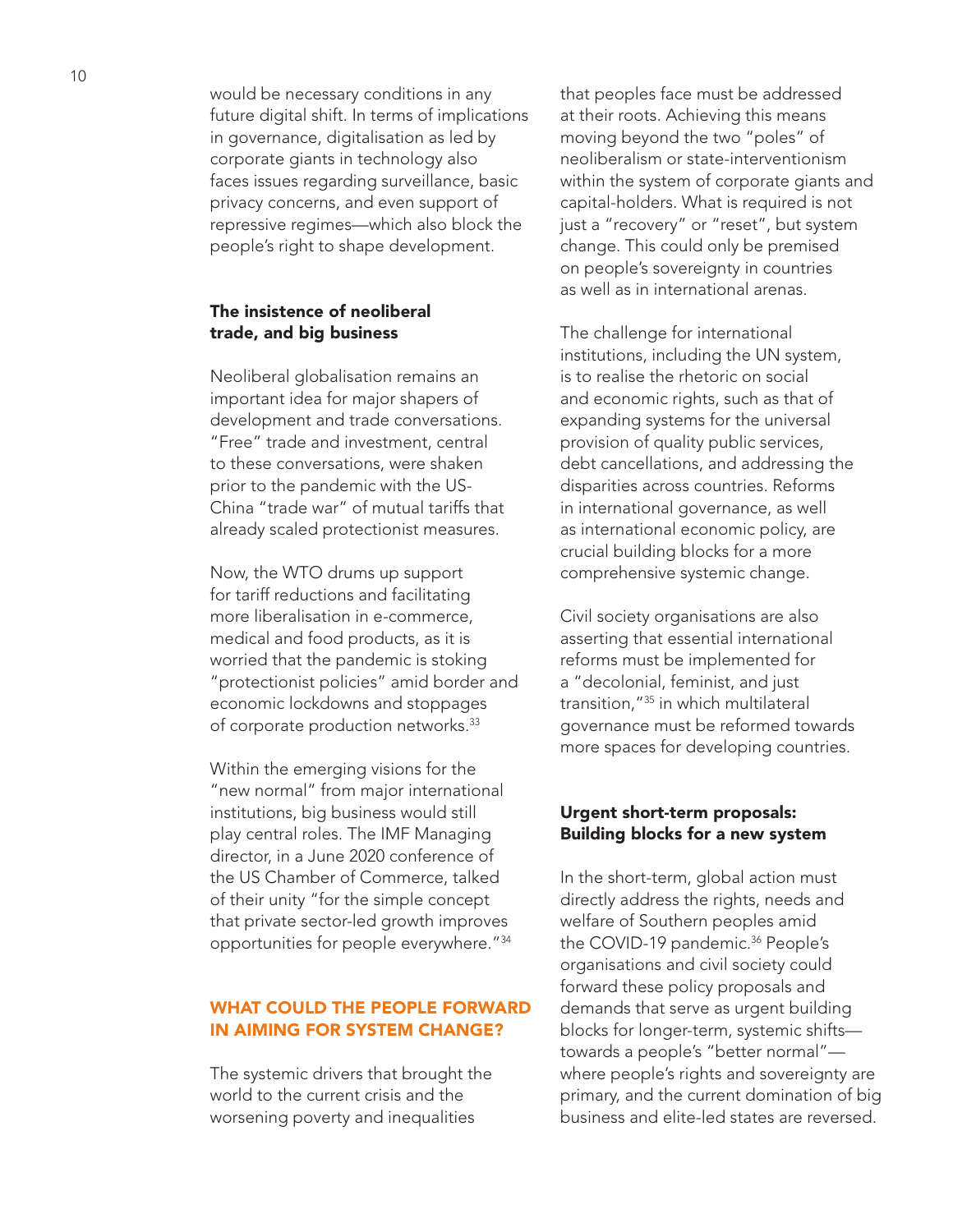# Box 5. Some ways forward for system change

## The international system could take up short-term proposals such as:



Forward working people's rights, especially of working women

Cancel debts, fulfil development



Democratise immediate responses, reverse repressive and militarist norms

Climate justice, not bailouts for polluters

Addressing the layers of oppression facing women

World economic shifts that address the systemic roots of inequalities and the climate crisis



Halt and review trade and investment agreements

## Long-term trajectories could include:

finance commitments



Working people's leadership in development planning to prioritise rights



A development finance and economic architecture that does not drain Southern resources



A multilateralism outside neo-colonial relations

1. Forward working people's rights, especially of working women—

The foundation of all urgent policy responses must be people's rights: such as to health and to development, to working people's rights and to social services, free healthcare, water supply, and adequate mass housing. States must build adequate and accessible public healthcare systems. Sufficient and accessible assistance, must be guaranteed as a minimum, together with the basic rights of working people to livelihoods, living wages, and the right to join in, and form, their own organisations and unions.

Health workers around the world, of which 70% are women, must still be provided necessary support. Women who carry the burdens of

care work at home as well as other tasks as workers in factories, fields, and other workplaces, must be supported economically as well as assured of protection and redress amid state or intimate violence.

2. Democratise immediate responses, reverse repressive and militarist norms—People's organisations must be able to substantively shape economic plans and health measures that affect them and to hold states accountable. States must reverse the current waves of criminalisation and repression against grassroots initiatives and organisations. Resources currently used for militarisation and the bolstering of repressive functions of state security forces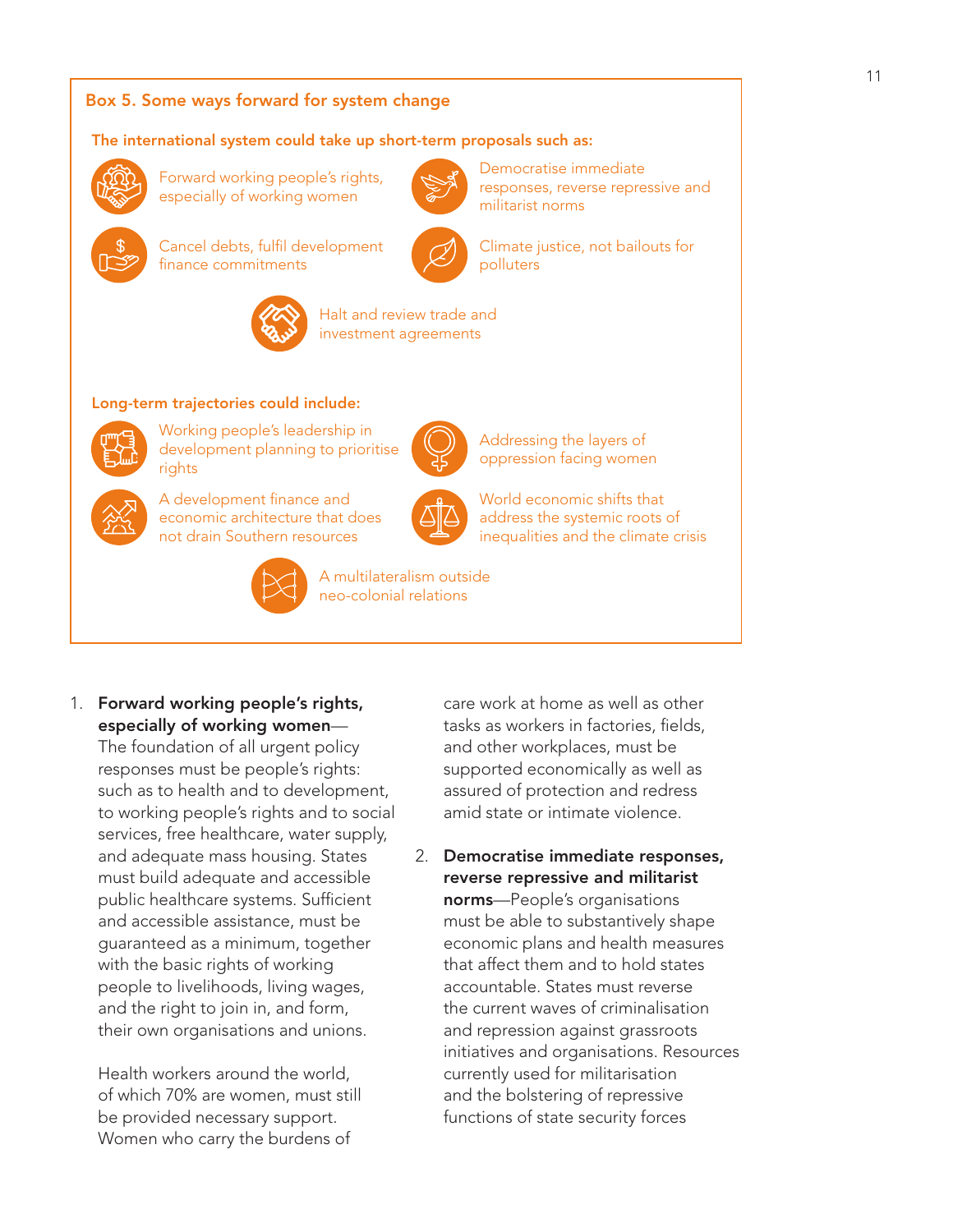must instead be re-allocated to social assistance and health measures.

People's political participation must be fostered, with transparent and effective public information as a minimum. People's organisations would need to hold states to account to ensure protection of democratic rights against violations of economic rights. Peoples' creative, cooperative efforts are most valuable in times of crisis; they must be allowed to conduct initiatives to respond to grassroots needs, and such initiatives must be supported by national actors and the international community including through aid and political support.

3. Cancel debts, fulfil development finance commitments-Immediate debt cancellations for Southern countries are imperative, for debts due in 2020 and even up to 2022 with no interest, charges, and penalties. Longer-term, even permanent, cancellations must also be options. New emergency assistance should be in the form of grants and not loans, and any relief or additional finance must be free from conditionalities. States must re-allocate the billions away from creditors' interests towards social service spending.

Donor countries must do their part by upholding their historical commitments and responsibilities in official development assistance (ODA) and development effectiveness to all Southern countries. ODA from donor countries in the Development Assistance Committee of the OECD must commit to, and even exceed, the target of 0.7% of Gross National Income (2019 flows accounted for only 0.3% of GNI), which must be provided in unconditional grants. New public finance for COVID-19 spending

must be additional to ODA, and must match the scale of the crises.

Donors must also provide aid flows directly to people's organisations, community initiatives, and civil society responding to the pandemic. States must ensure that people's organisations have substantive voices in ensuring that aid flows to where they could fulfil people's needs, and in determining aid allocations for emergency responses and long-term development. States must uphold the mandate of ODA for the public interest, and reverse trends in using aid to "mobilise" for-profit finance with unproven development results.

4. Climate justice, not bailouts for polluters-Governments' economic "rescue" packages should not be used to further bailout corporate giants and banks, or to support projects that prop up extractivist and fossil fueldriven paradigms. Public funds should be used to ensure a paradigm shift of economies, while protecting people's livelihoods and their rights. Climate finance to the global South, framed around principles of social equity, climate justice, ecological balance, and people's rights, must primarily be through grants and not loans.

# 5. Halt and review trade and investment agreements—

Governments should stop negotiating all on-going trade and investment agreements, and should heed longrunning demands for an alternative trade and investment framework that prioritises people's needs and development. Free trade agreements (FTA) generally only benefit developed countries and Southern countries' eliteled governments with private interests. Trade liberalisation has also damaged domestic industries and, consequently,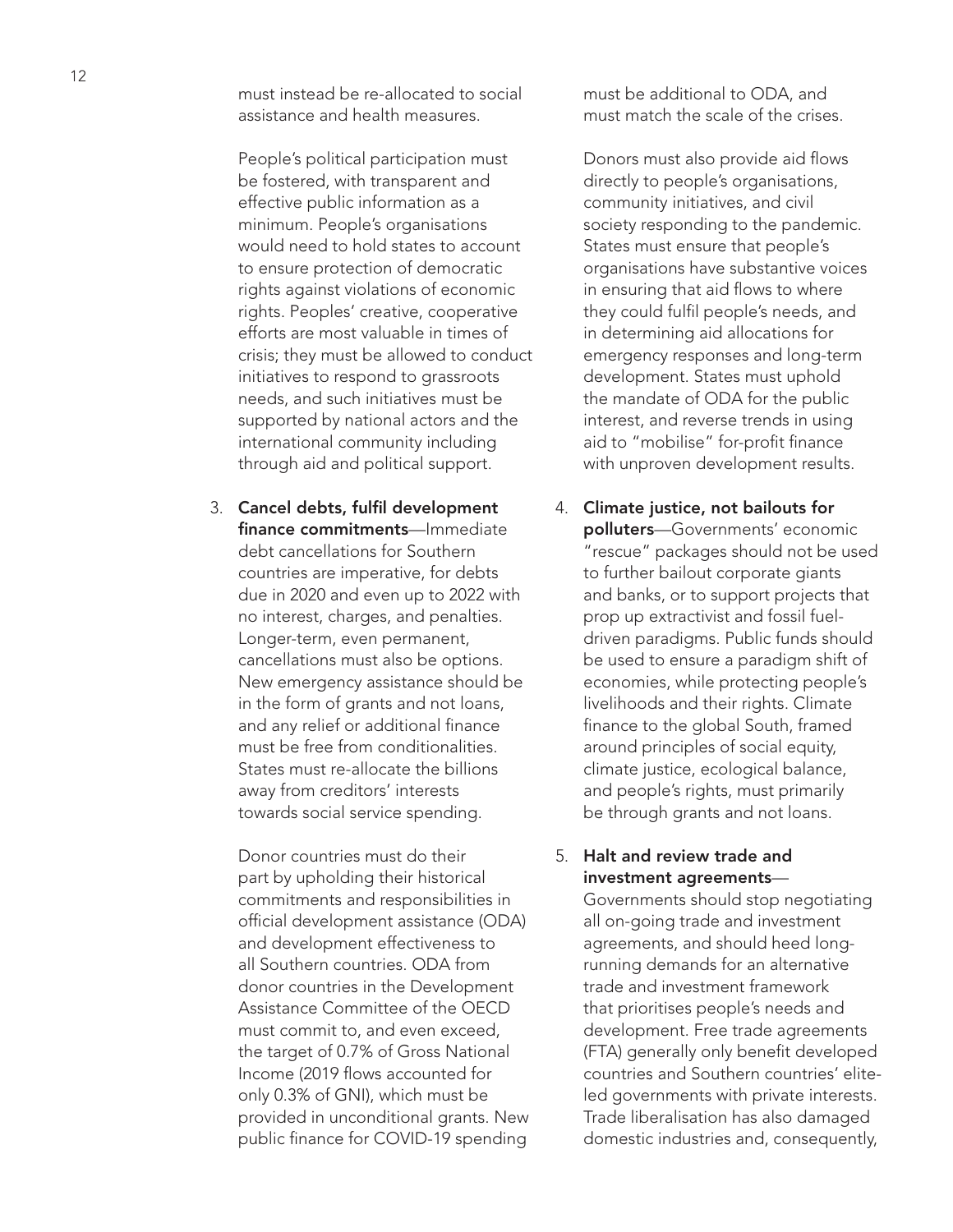contributed to food insecurity and poverty. Southern countries should instead focus on sustainable domestic production and national industrialisation, while ensuring the safety and protection of farmers and workers, to cater to peoples' needs.

# The need for ambitious, longterm changes: System change by and for the people

Ambition to move beyond the current system is crucial in responding to climate, health and economic crises affecting peoples. A "recovery" of capital accumulation is not required by the situation, but rather economic sovereignty of peoples. Short-term demands must be accompanied by more fundamental, long-lasting trajectories for systemic changes. Some essential trajectories in the long term—a "people's better normal"—could include the following ways of addressing systemic barriers nationally and internationally:

• Working people's leadership in development planning to prioritise rights-The people's right to development, that is, the power and even leadership of peoples and their organisations in shaping development processes and long-term economic policy, must be realised as a foundation. Planning processes for national development must be strengthened, and be institutionalised if currently inexistent, and more importantly, democratised. International arenas must enable a broader and more substantive participation of people's organisations and civil society.

Policy, instead of the neoliberal priority of "good climates" for capital, must prioritise people's needs and

economic and civil-political rights, from land, livelihoods and jobs, living wages, food sovereignty, especially of working women. Such a rights-based and people-powered democracy presupposes that repression against working people's organisations and civil society is far from being a norm; their roles in national processes are instead supported, and their self-organisation promoted.

• Addressing the layers of oppression facing women—An important component of national and international shifts would be addressing the gendered realities that leave women worse off. Accountability systems must be strengthened in cases of state violence against women, as well as violence in intimate contexts. It is key to shape social contexts to address the forms of women's oppression, such as to end patriarchal, institutionalised state violence and individual violence via boosting education and healthcare instead of police or military spending.

Attention must be given to end the economic oppression of working women, such as in garment production chains in the global South. The public sector must not only deliver services but also create socialised, communitydriven systems that do not leave childcare or healthcare responsibilities unequally to individual parents or to women health- or childcare workers. These are some conditions to drive the self-organisation of women in communities and workplaces, and for greater women's participation in development processes and in shaping political and economic conditions that affect the people.

• A development finance and economic architecture that does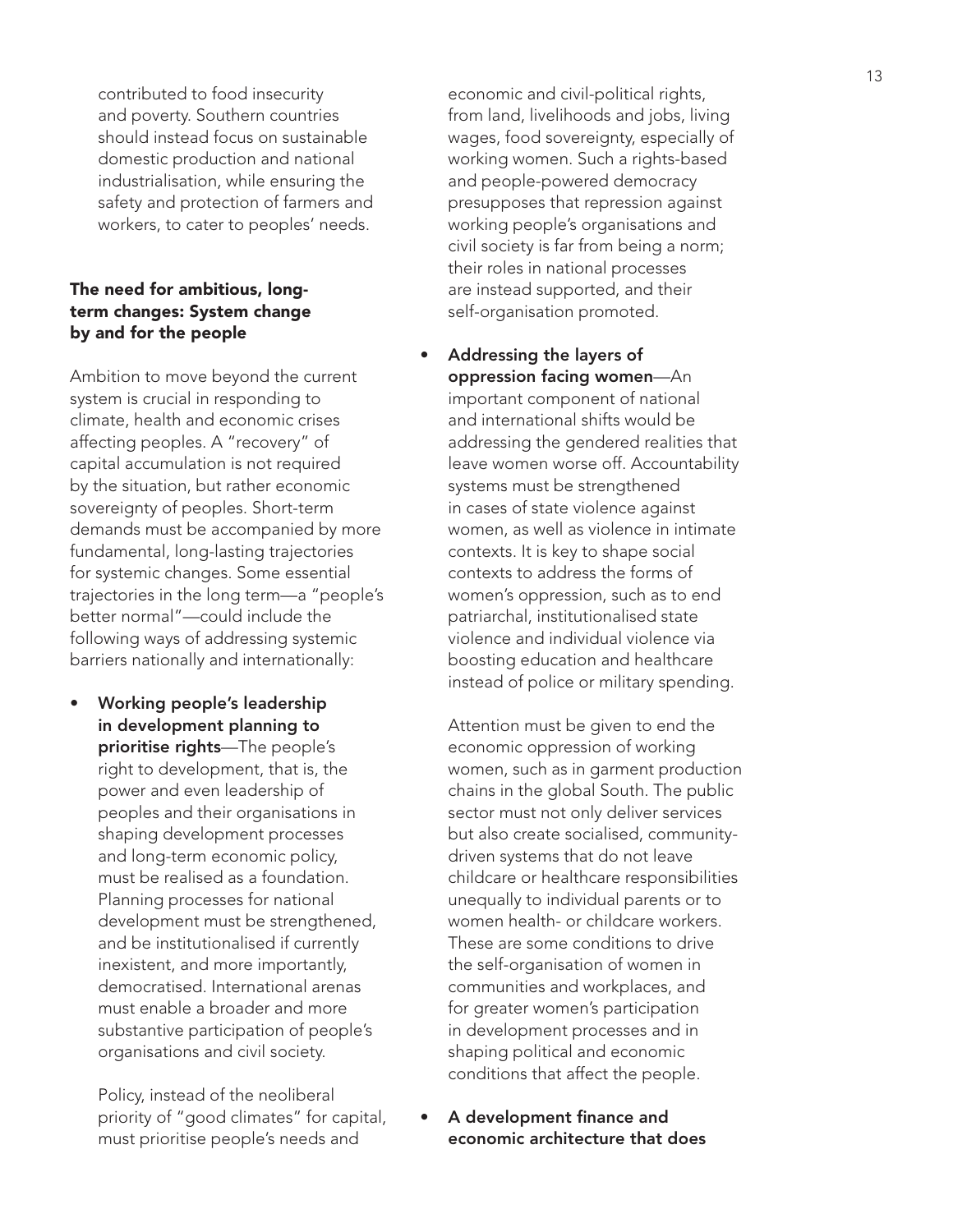not drain Southern resources—This means a reorientation of Southern economies supported by international norms. This could mean shifting away from dependency on foreign financing and foreign investment for extractivism, land grabbing and lowwaged labour, towards prioritising strategic industrial policy and rural development, improve the internal dynamism of domestic economies and realise people's rights.

Norms must not encourage continuing debt dependence of Southern countries. Promotion of progressive taxation of corporations and wealth (not tax incentives for corporations), and curtailing illicit financial flows such as tax havens, must be the rule for domestic resource mobilisation. Aid commitments of 0.7% of GNI must be realised even in the long term, as a historical responsibility especially of former colonising states, and not as a tool of foreign policy in the forms of tied aid and its use to "mobilise" foreign private capital interests.

• World economic shifts that address the systemic roots of inequalities and the climate crisis-Changing the development finance architecture requires broad changes in the foundations of the world economy. The systemic nature of the problems that existed before the current crises, and were exposed and extended by the pandemic and recession, point in this direction. The neoliberal dogma—of privatisation of social services; the trade and investment liberalisation that resulted to starvation wages and TNC-driven production chains; the deregulation of economies; and financial integration—must be abandoned.

At the same time, the direction must go beyond state interventionism while maintaining elite-led power relations of states and the profit motive in economic life, as the latter are both foundational roots of social inequalities and the exploitation of labour capacities (especially of Southern labour) which concentrate wealth only for a few. The paradigm shifts, beyond the neoliberal or state interventionist variants of monopoly capitalism, are also essential to address the climate crisis as both systems have historically been driven by corporate giant polluters.

• A multilateralism outside neocolonial relations—A renewed multilateral governance, as the UN Secretary General rightly claims, must not be founded on the dominance of traditional or rising world powers. Multilateralism must be recast to move outside the "new forms of colonialism" against Southern countries through the international institutions dominated by world powers.

International reforms could mean giving more spaces for developing countries, which must be accompanied by shifts in national power relations towards working peoples. International development conversations and governance must be premised on broader participation of people's organisations and civil society, instead of the significant roles of big private sector.

Ambition for a renewed multilateral governance, in the end, could also mean possibilities of heeding movements that have long been calling into question the functions of international institutions such as the IMF, the World Bank, the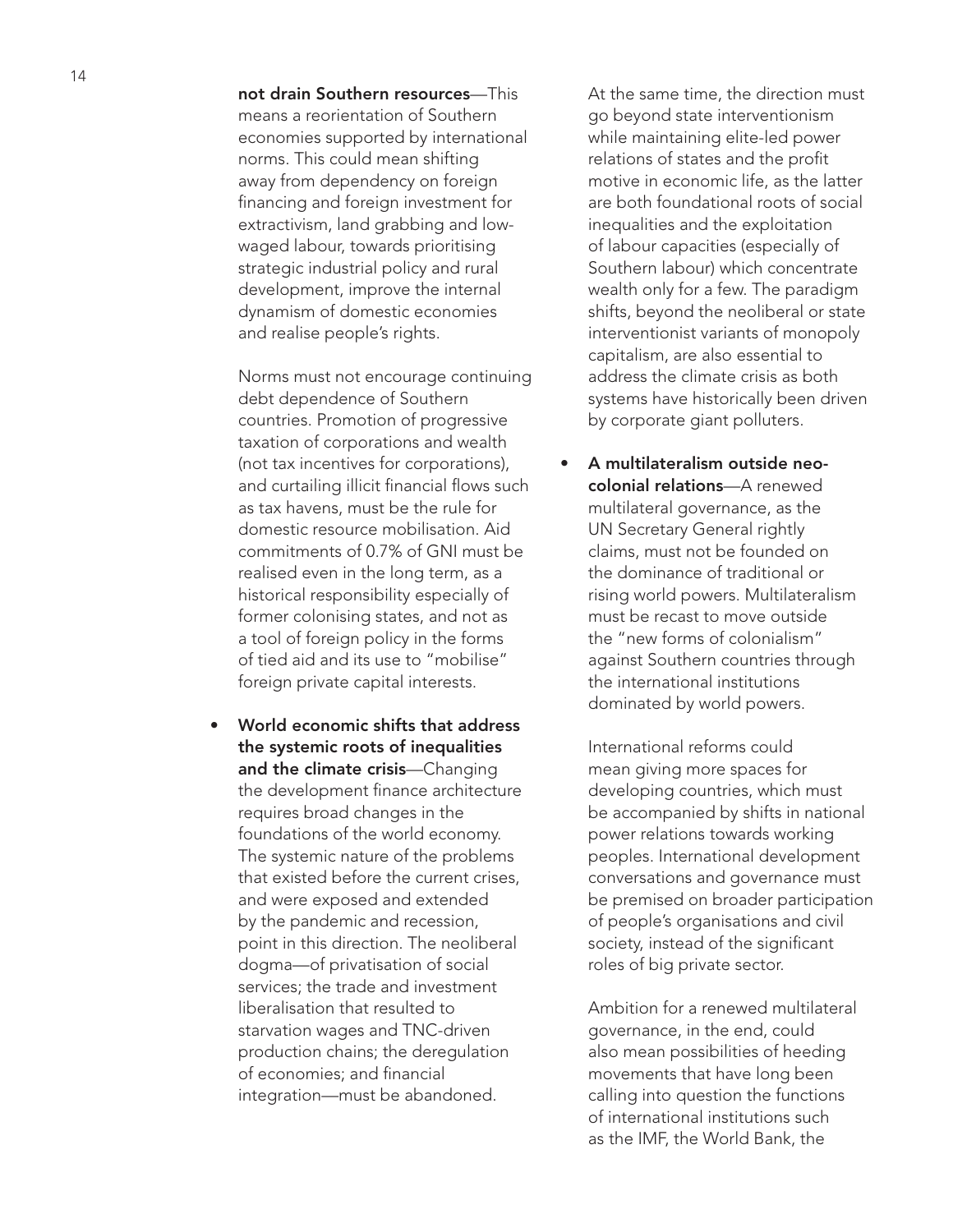WTO, even the ADB, due to these institutions' legacy and continuing policy of shaping pro-big business state institutions and rules. Relations among states must be based on noninterference, mutual cooperation, international solidarity, equality, and respect for sovereignty.

In both these short-term shifts and longer-term trajectories, the roles of working peoples and their organisations are essential. It is the people and their organisations—in the global South, the unions, organisations of peasants, women, Indigenous Peoples, the urban poor, migrants, workers in the health sector —who have borne the starvation wages, land dispossession, austerity and the neoliberal erosion of rights. They are the most significant stakeholders for fundamental, systemic changes that

## ENDNOTES

- 1 IMF. 2020. "The Path Forward: The Global Economy. Washington Post Live IMF Managing Director Kristalina Georgieva with David Ignatius, Washington Post Columnist." 3 June. https://www.imf.org/en/ News/Articles/2020/06/03/tr060320-the-path-forwardthe-global-economy
- 2 UNDESA. 2020. "World Economic Situation and Prospects as of mid-2020." https://www.un.org/ development/desa/dpad/publication/world-economicsituation-and-prospects-as-of-mid-2020/
- 3 IMF and WTO. 2020. "WTO and IMF heads call for lifting trade restrictions on medical supplies and food." 24 April. https://www.imf.org/en/News/ Articles/2020/04/24/pr20187-wto-and-imf-jointstatement-on-trade-and-the-covid-19-response
- 4 Boone, Laurence. 2020. "OECD Economic Outlook: World Economy on a Tightrope." 10 June. https:// www.aranagenzia.it/attachments/article/10620/ document.pdf
- 5 Guterres, Antonio. 2020. "Secretary-General's Nelson Mandela Lecture: 'Tackling the Inequality Pandemic: A New Social Contract for a New Era'." 18 July. https:// www.un.org/sg/en/content/sg/statement/2020-07-18/ secretary-generals-nelson-mandela-lecture- %E2%80%9Ctackling-the-inequality-pandemic-newsocial-contract-for-new-era%E2%80%9D-delivered
- 6 IBON International. 2020. "International Situation 2019-2020: New crises, revitalised resistance." Forthcoming.

will uplift economic conditions and create development for the people.

The pandemic and recession further brought to the fore the crises of neoliberal globalisation, through the multiple crises in health, economic, climate and governance. The challenge for the international system is to contribute to charting development paths by and for the people, with shifts in power relations for working people's strong influence and even leadership in all aspects of development policymaking and practice, as a critical way to create long-lasting solutions to demands on healthcare, social services, living wages, land and other economic rights. Short- and medium-term measures responding to the crisis today must set in motion such a long-term shift to change the social order nationally and internationally.

- 7 Forbes. 2020. "The World's 25 Richest Billionaires Have Gained Nearly \$255 Billion In Just Two Months." *Forbes Africa*, 26 May.https://www.forbesafrica. com/billionaires/2020/05/26/the-worlds-25-richestbillionaires-have-gained-nearly-255-billion-in-just-twomonths/
- 8 Ibid.
- 9 Americans for Tax Fairness and Institute for Policy Studies. 2020. "Tale of Two Crises: Billionaires Gain as Workers Feel Pandemic Pain." 21 May. https://americansfortaxfairness.org/wp-content/ uploads/2020-5-21-Billionaires-Press-Release-at-Twomonth-Covid-Pandemic-FINAL.pdf
- 10 Sainato, Michael. 2020. "Retail workers at Amazon and Whole Foods coordinate sick-out to protest Covid-19 conditions." *The Guardian*, 1 May. https:// www.theguardian.com/world/2020/may/01/retailworkers-at-amazon-and-whole-foods-coordinate-sickout-to-protest-covid-19-conditions
- 11 Gallagher, Kevin P. and Richard Kozul-Wright. 2019. "A New Multilateralism for Shared Prosperity: Geneva Principles for a Global Green New Deal." https://unctad.org/en/pages/PublicationWebflyer. aspx?publicationid=2441
- 12 UN News. 2020. "'Toxic lockdown culture' of repressive coronavirus measures hits most vulnerable." UN News, 27 April. https://news.un.org/en/ story/2020/04/1062632
- 13 International Center for Not-for-Profit Law. 2020. "COVID-19 Civic Freedom Tracker." https://www.icnl. org/covid19tracker/